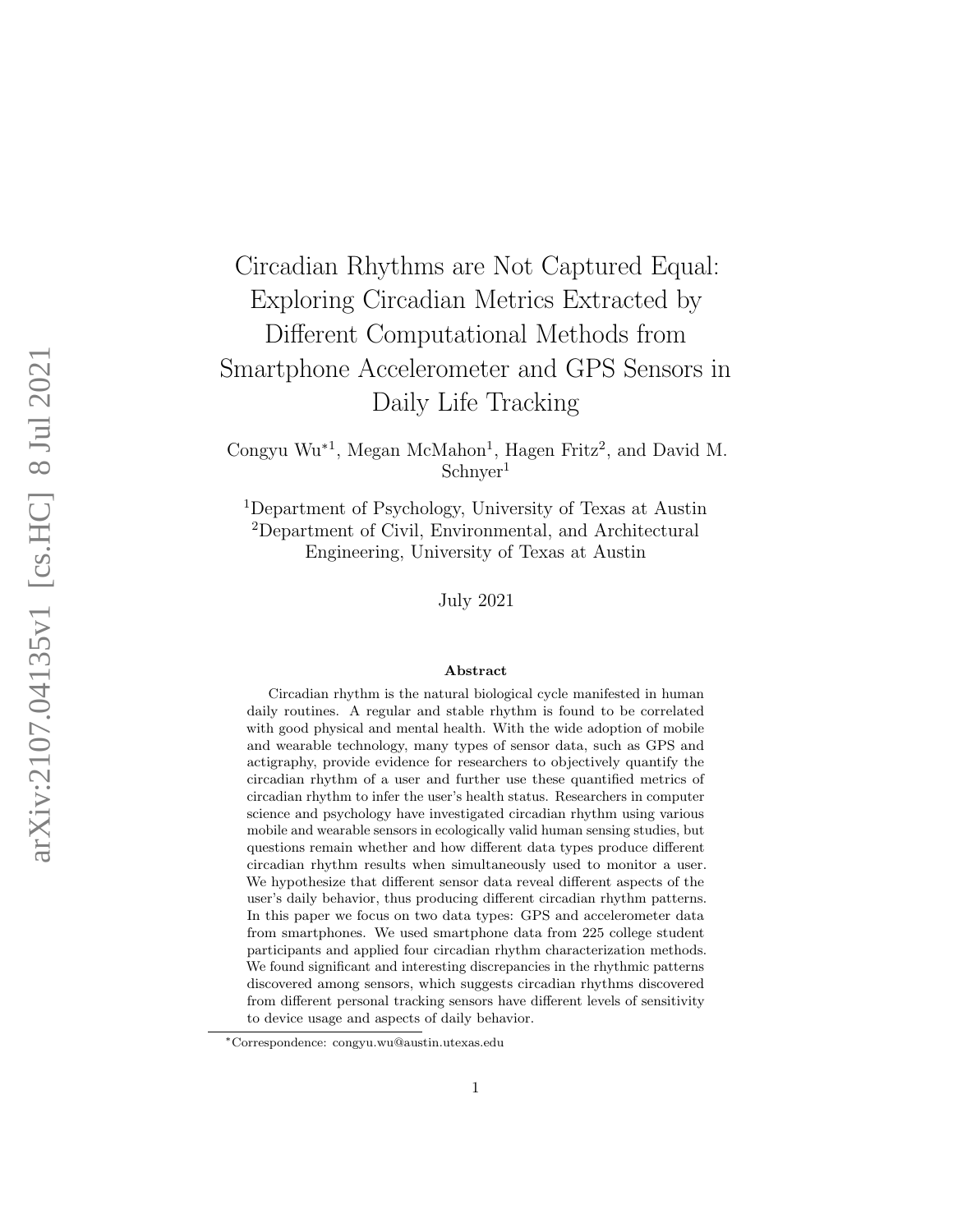## <span id="page-1-0"></span>1 Introduction

Circadian Rhythm (CR) is defined as the periodic quality of an organism's activity that follows a 24-hour cycle. Medical research has found that healthy individuals' day-to-day life exhibits a strong circadian rhythm, whereas deviations from such a rhythm are often indicators of potential health issues [\[10\]](#page-13-0). Traditionally, circadian rhythm is assessed by questionnaires, such as the Morning-Eveningness Questionnaire (MEQ) [\[7\]](#page-12-0) and the Munich Chronotype Questionnaire (MCTQ) [\[14\]](#page-13-1). These questionnaires are centered around the respondent's own recollection of their bed and wake time. With increasing amounts and varieties of sensor data available from daily life tracking devices, we have unprecedented capability to evaluate circadian rhythm objectively and passively, requiring minimal efforts from the user.

Multiple methods have been proposed for the purpose of CR characterization, using different sensor signals and different mathematical approaches. A straightforward approach is to automate the measurements of constructs solicited in the traditional CR surveys. As opposed to asking participants when a certain activity was performed in a day, we can instead find a digital marker in sensor signals that reflects the same event. For example, the first time in a day at which a person steps out of their home, while could be asked in a questionnaire, can be passively detected by their smartphone's GPS sensor. Higher on the scale of analytical complexity is the cosinor method which was originally proposed in the 1960s [\[5\]](#page-12-1) and continues to be improved upon [\[12\]](#page-13-2). Building on the assumption that a person's daily rest-activity pattern follows a sinusoidal shape, the cosinor method aims to fit a trigonometric function to the magnitude of a body-worn sensor signal (e.g., wrist-worn actigraphy) and extract coefficients that serve as CR descriptors such as amplitude and time of peak. To free CR analysis from complying to a rather strict sinusoidal assumption, non-parametric CR methods [\[18,](#page-13-3) [2\]](#page-12-2) were proposed to directly compute metrics that quantify the variability of sensor signals within-day and across different days. Non-parametric methods have become popular due to their applicability to signals of all shapes without concerns of assumption violation. Last but not least, researchers have also employed Fourier analysis to characterize CR: by converting a signal to its frequency domain, one can examine the degree to which the signal follows a 24-hour cycle, thus quantifying the strength of its rhythmicity.

The methods outlined above produce different metrics that describe related, but distinct aspects of the circadian pattern. While these methods have been individually proposed and implemented with the sensing technology and sensor data of choice by the researcher, we find that evidence is limited in the extant literature that elucidates (1) the inter-relations between the circadian metrics extracted by different methods and (2) the relationship between the same circadian metric extracted from different types of mobile sensing data collected by companionship technology such as smartphones and smartwatches.

We aim to address these limitations in this paper. We base our analyses on smartphone tracking data we collected from 1584 college students in a major public university in the United States over three weeks in the 2018-2019 school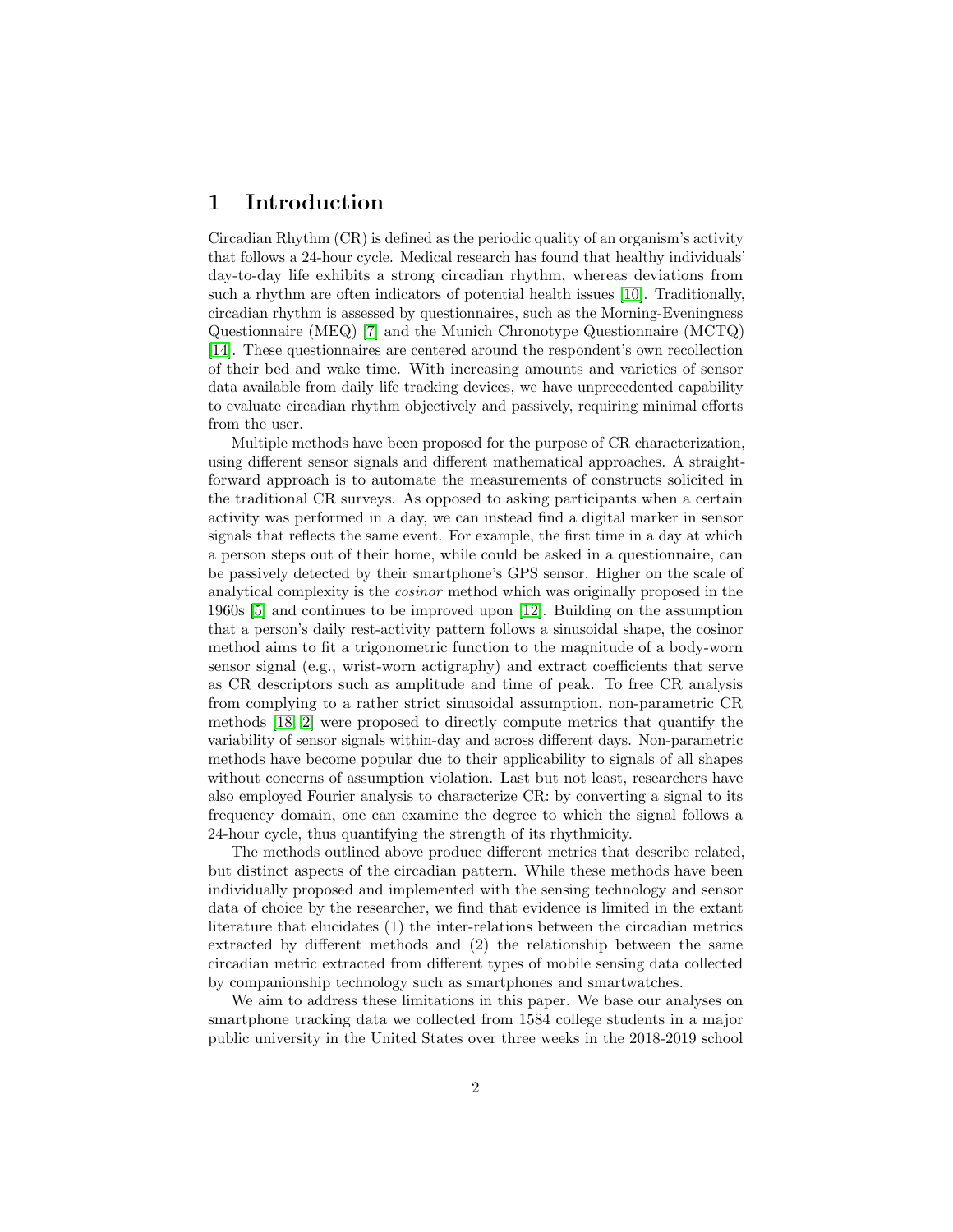year. We conduct CR analysis using the four major classes of methods outlined above (survey construct automation, cosinor, non-parametric, Fourier) on two types of smartphone sensor signals (GPS, accelerometer), and compare the same metrics extracted from different sensor signals as well as compare different metrics extracted from the same sensor signal.

## <span id="page-2-0"></span>2 Related Work

As introduced in Section [1,](#page-1-0) the Morning-Eveningness Questionnaire (MEQ) [\[7\]](#page-12-0) and the Munich Chronotype Questionnaire (MCTQ) [\[14\]](#page-13-1) are typically used to assess the circadian rhythm in participants' sleep and wake schedule. Another survey instrument, called the Social Rhythm Metric [\[13\]](#page-13-4), quantifies the circadian rhythm in other activities such as social interaction, attending school/work, and having dinner. The commonality between these surveys is their focus on the time in a day when a participant completes a certain number or proportion of a certain type of activity. Schoedel et al. [\[17\]](#page-13-5) sought to passively detect participants' sleep and wake schedule using smartphone usage events such as the action of snoozing, alarm settings, and the first and last time of smartphone usage during a day. The authors also recorded timestamps at which the participants completed 25%, 50%, and 75% of smartphone usage to track its progression throughout the day. We call this approach survey construct automation, because it directly operationalizes survey-solicited activities as sensor-detected events.

Trigonometric functions naturally allow the modeling of periodicity. Researchers have leveraged this to fit cosine curves to sensor signals' temporal distribution over a 24-hour period to characterize the circadian rhythm therein [\[4\]](#page-12-3). The method is interchangeably called trigonometric regression, harmonic regression, or **cosinor regression**, for which multiple days of continuously or equidistantly sampled sensor signals serve as the input data. In the most basic cosinor setup, signal value  $X$  at time  $t$  is modeled by function  $X(t) = mesor + amplitude \cdot cos(2\pi |t-\phi|/24)$ , in which three parameters of the fitted curve are of primary interest: (1) mesor: short for Midline Estimating Statistic Of Rhythm, representing the mean value of the curve across cycles of the circadian rhythm; (2) amplitude: one half of the range of the curve within a cycle, and (3)  $\phi$  or *acrophase*: the time in a cycle at which the curve reaches its maximum value. In a transformed version of the cosinor method [\[12\]](#page-13-2), researchers aim to better mimic signal distributions that have a flatter or sharper peak or valley area than a normal cosine curve, which is prevalent in human actigraphy data, by plugging the cosinor function as an independent variable into a sigmoid link function such as the logistic function. Transformed cosinor methods introduce additional coefficients through the link function but mesor, amplitude, and acrophase are still the key parameters describing the shape. Besides the model parameters, another important metric to pay attention to is the goodness-of-fit, often the F-statistic, which indicates the degree to which the cosinor model explains the variance in the signal over the cycles.

For sensor signals that are largely sinusoidal in shape, cosinor method has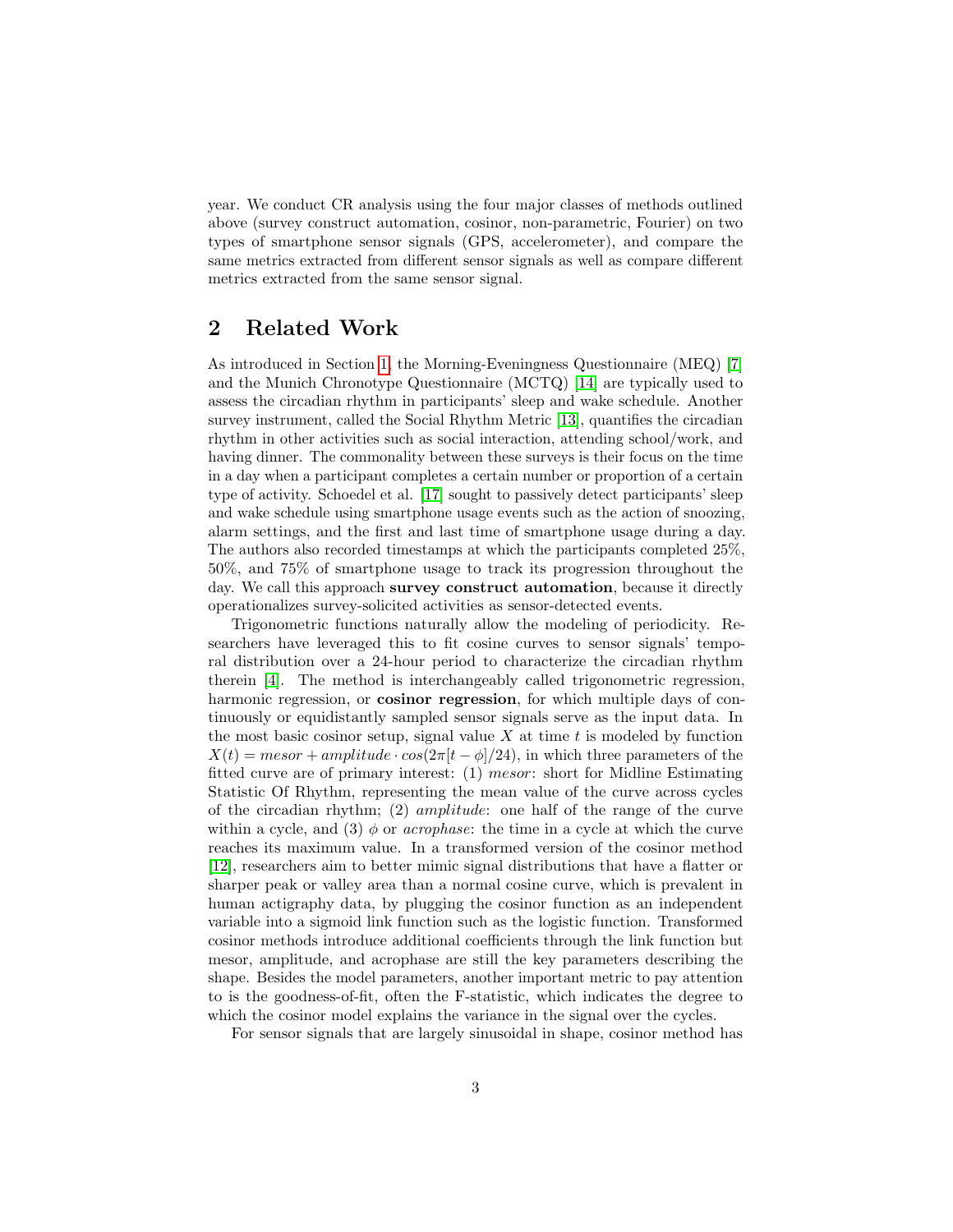<span id="page-3-0"></span>

| Descriptor                     | Formula                                                                                                            |
|--------------------------------|--------------------------------------------------------------------------------------------------------------------|
| Intradaily Variability (IV)    | $\frac{\sum_{i=2}^{n}(X_i - X_{i-1})^2/(n-1)}{\sum_{i=1}^{n}(X_i - \bar{X})^2/n}$                                  |
| Interdaily Stability (IS)      | $\sum_{h=1}^{24} (\bar{X}_h - \bar{X})^2/24$<br>$\sum_{i=1}^n (X_i - \overline{X})^2/n$                            |
| Maximum 10-hour Activity (M10) | $\max_{h \in \{1,,24\}} \left[\sum_{h}^{min(h+9,24)} \bar{X}_h + 1(h > 15)\sum_{1}^{h-15} \bar{X}_h\right] / 10$   |
| Minimum 5-hour Activity (L5)   | $\min_{h \in \{1,,24\}} \left[ \sum_{h}^{min(h+4,24)} \bar{X}_h + 1(h > 20) \sum_{1}^{h-20} \bar{X}_h \right] / 5$ |
| Relative Amplitude (RA)        | $M10 - L5$<br>$M10+L5$                                                                                             |

Table 1: Five non-parametric descriptors of circadian rhythm. In the formulas, n represents the total number of sampled points.  $X_i$  is the *i*-th sampled value of the signal.  $\bar{X}$  is the mean value of all sampled points.  $\bar{X}_h$  is the mean value of sampled points within hour  $h \in \{1, \ldots, 24\}$  across all days observed.

been the gold standard approach to characterize circadian rhythm. However, for many other signals that fail to satisfy such an assumption, a set of metrics extracted by non-parametric methods have become popular [\[2\]](#page-12-2). The nonparametric methods also take as input equidistantly sampled (at least hourly) sensor signals but aim to directly quantify notions such as fragmentation within cycle, contrast between rest and activity within cycle, and stability between cycles. Table [1](#page-3-0) lists five typical non-parametric descriptors of circadian rhythm which can be computed for sensor signals of any shape. Of the five metrics, Intradaily Variability (IV) quantifies fragmentation within a daily cycle. Its value increases when there exists a higher amount of switching between low and high activity each day ("varies more"). Interdaily Stability (IS), on the other hand, characterizes the extent to which the signal pattern remains similar across different days and takes a greater value when such similarity is high. The other three metrics, M10, L5, and Relative Amplitude (RA) are based on the periods of time during a day when the signal sees the lowest and highest intensity. M10 is the mean signal value over the 10 consecutive hours during which such value is the highest, whereas L5 indicates the mean signal value over the 5 consecutive hours during which such value is the lowest. Relative Amplitude quantifies the contrast between M10 and L5: when L5 is very small relative to M10, the RA approaches 1 but becomes zero when the signal's temporal distribution is uniform.

Fourier analysis, or spectral analysis, is another method to quantify circadian rhythm, specifically the strength of it. Using Fourier analysis, researchers first obtain the frequency spectrum of a signal, resulting in a periodogram. Then, the density of frequency that falls between a specific range can be used as an indicator of rhythmic strength, calculated as the area under the periodogram curve within the range. For circadian rhythm, this range should be a small neighborhood of 24 hours. Saeb et al. [\[15\]](#page-13-6) first used this method on GPS location data collected from participants' smartphones. The authors created a Lomb-Scargle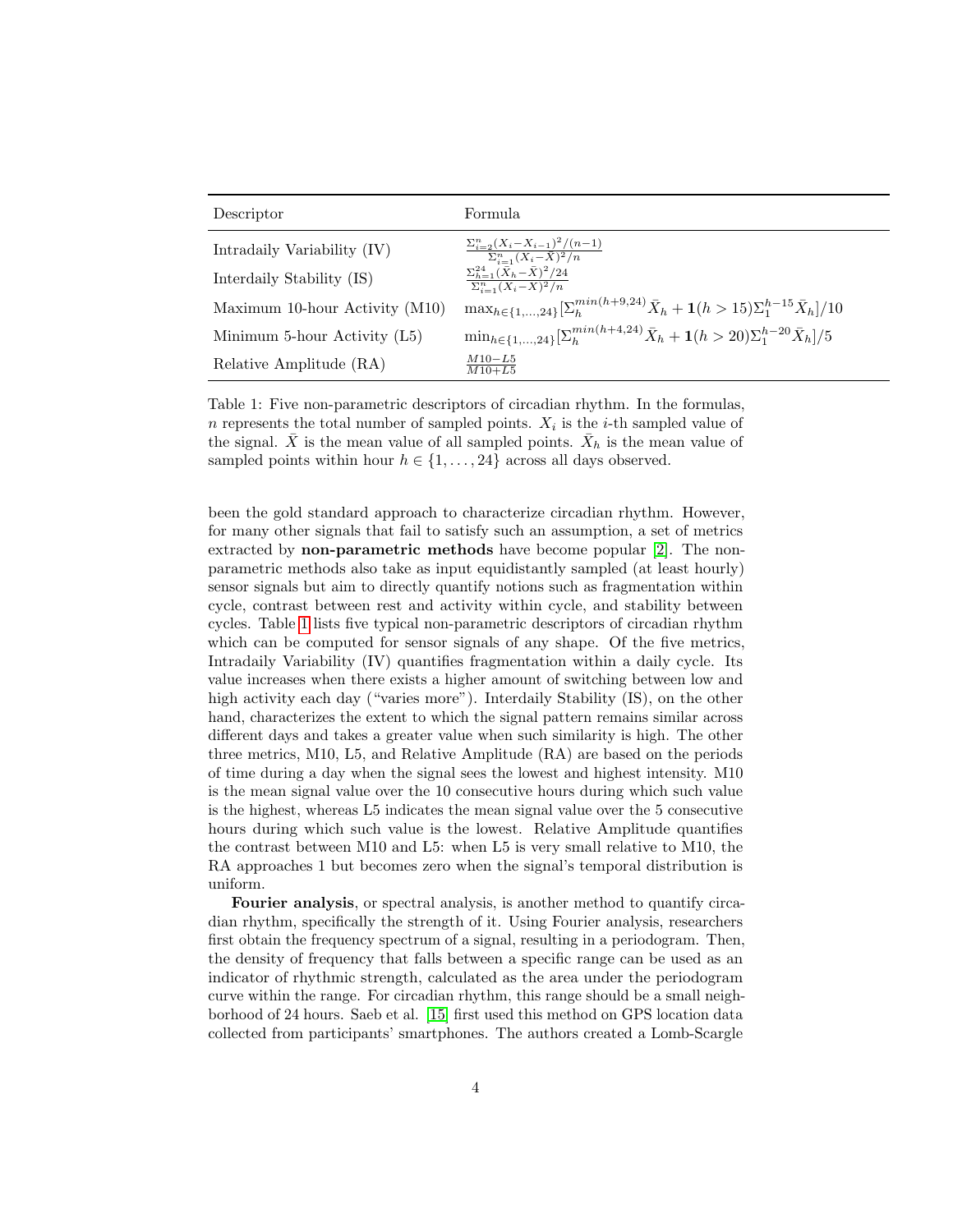periodogram [\[11,](#page-13-7) [16\]](#page-13-8) for each participant's GPS coordinates, calculated the amount of energy that fell into the frequency bins within a  $24\pm0.5$ -hour period, and used this measure as a circadian movement feature for further predictive modeling of depression symptoms.

Other standalone studies exist that seek to quantify the notion of circadian pattern in unique ways. Abdullah et al. [\[1\]](#page-12-4) used smartphone features such as distance traveled to predict CR scores obtained from the Social Rhythm Metric survey. Canzian et al. [\[3\]](#page-12-5) proposed a "routine index" which quantifies the similarity between the geographic distribution of an individual's smartphone-tracked location traces within a period of time during a day and that of the location traces within the same period of time during other days. Huckins et al. [\[9\]](#page-12-6) also focused on the similarity concept and computed "circadian similarity" scores which are intra-class correlations between day-to-day variations in smartphone sensing features extracted over the same daily epochs (e.g., morning, afternoon). As opposed to using a trigonometric function to approximate for rest and activity, Huang et al. [\[8\]](#page-12-7) used a Hidden Markov Model to infer latent activity states from participants' accelerometer signal and computed cosinor-like circadian metrics based on the curve generated by latent state probabilities.

## <span id="page-4-0"></span>3 Research Questions

We find that different circadian rhythm metrics produced by different methods may be characteristics of similar aspects of circadian rhythm. The first aspect is the temporal distribution of a signal within cycle, describing the signal's behavior with respect to time within each day. Both the traditional CR surveys and the method of automating CR survey constructs using sensor data aim to describe the temporal distribution of a signal. The acrophase parameter  $(\phi)$  from cosinor regression and the non-parametric, Intradaily Variability measure also fall in this category. The second aspect of CR is the activity span of a signal within cycle, describing the signal's behavior with respect to magnitude. This aspect concerns all the amplitude related metrics including the mesor and amplitude parameters from the cosinor method as well as M10, L5, and Relative Amplitude from the non-parametric approach. Lastly, we find both the periodogram density (near 24 hours) from Fourier analysis and the non-parametric Interdaily Stability are characteristics of circadian disruption and both decrease when a signal deviates from a 24-hour cycle, which can manifest as significantly altered patterns on different days.

- **RQ1**: How does the intradaily temporal distribution of magnitude differ between smartphone accelerometer and GPS signals?
- RQ2: How does the level of circadian disruption differ between smartphone accelerometer and GPS signals?
- RQ3: How do different CR metrics correlate with one another in both smartphone accelerometer and GPS signals?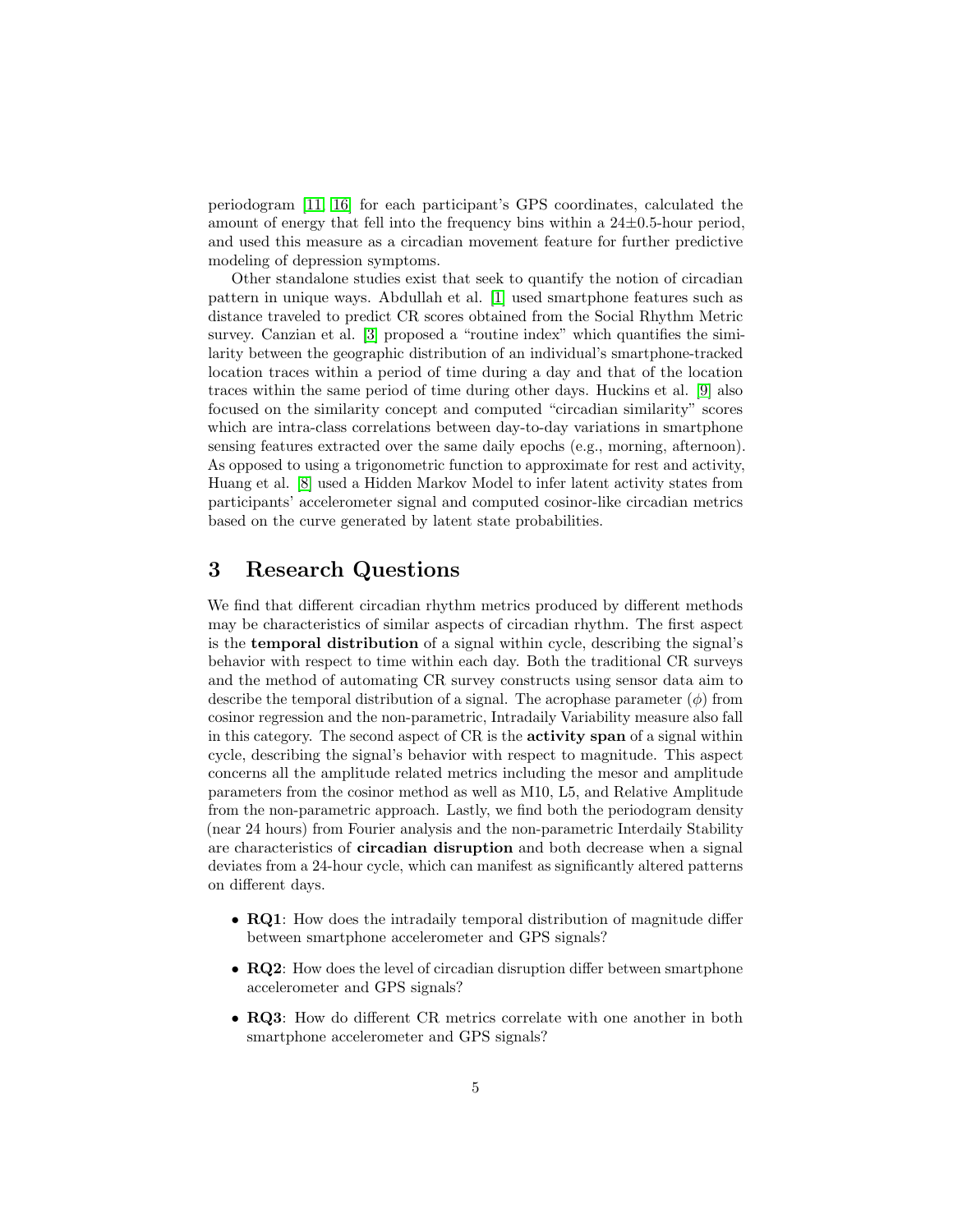We list our research questions above. Through answering RQ1 and RQ2, we examine the intradaily temporal distribution and the circadian disruption aspects of CR based on data from smartphone GPS and accelerometer, two heavily utilized sensors in ubiquitous computing research. We are interested in how CR manifests in the distinct yet related daily behavior captured by the two sensors: smartphone accelerometer data can reflect the user's interaction with their phone and physical activity (while the phone is carried on person), whereas GPS data reflects the user's location and mobility patterns. Magnitude can be straightforwardly calculated from accelerometer signals and is therefore used as their signal strength. GPS coordinates on the other hand do not straightforwardly lend to a signal magnitude measure, so we use displacement, computed by differencing the GPS trace, as the signal strength of GPS. We will not compare GPS and accelerometer based on their activity span aspect of CR because of their inherently different definitions and scales of amplitude. Finally, through RQ3 we investigate the inter-relations between different CR metrics extracted from both smartphone accelerometer and GPS data.

## 4 Data

The data we use for this study come from the UT1000 Project [\[19\]](#page-13-9) we conducted at the University of Texas at Austin in two deployments, one in the Fall 2018 semester and the other during Spring 2019 semester. In this project we collected smartphone tracking data from 1584 student participants (in total) for three weeks, which included GPS, accelerometer, and phone usage data from the participants' primary smartphones in addition to real-time survey data including participants' responses to daily activity, mood, and sleep questions. Specifically, the GPS data contain timestamped coordinates (longitude and latitude). The GPS sensor was configured to scan for one minute every 10-minute break. The accelerometer data are sampled at a frequency of 10 Hz and contain a reading along the X, Y, and Z axes relative to the smartphone's position at each sampling. Both GPS and accelerometer data are subject to hardware constraints such as phone power-off or user deactivation.

## <span id="page-5-0"></span>5 Methods

To create the required input for CR analysis, we performed data preprocessing as follows. For accelerometer data, we first calculate a magnitude value √  $\sqrt{X^2 + Y^2 + Z^2}$  for each accelerometer reading. Then we divide each hour into six 10-minute bins and calculate the mean absolute deviation from unit gravity (rest state accelerometer magnitude) for each bin to serve as the activity value. For a day with complete accelerometer data we get to create an accelerometer activity vector of  $6 * 24 = 144$  magnitude deviation values. For GPS, we use the same 10-minute bins and calculate the mean coordinate within each bin. Then we compute the haversine distance in meters between the previous bin's mean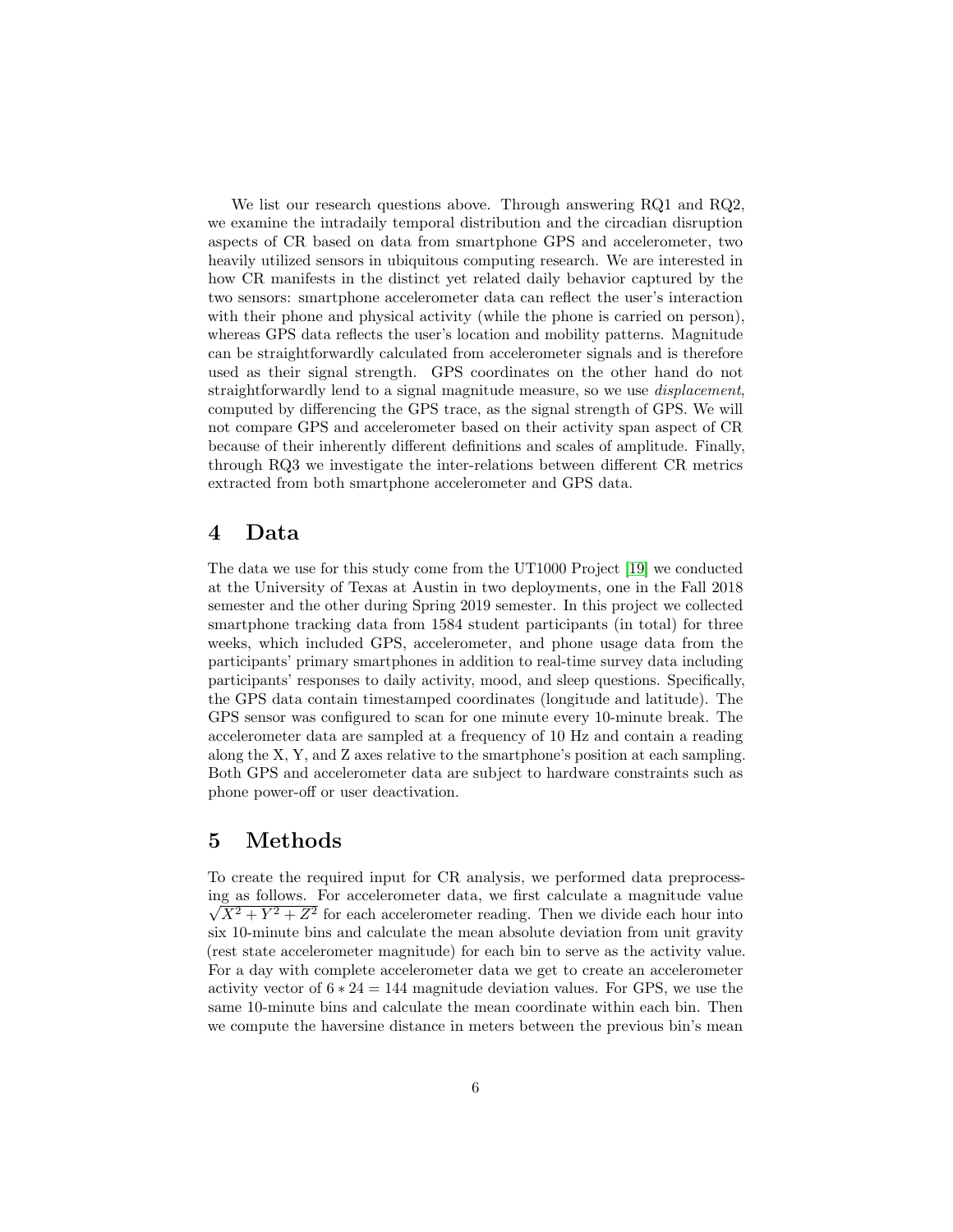coordinate and the current bin's mean coordinate and use the distance as the activity value of the current bin. Similarly, for a day with complete GPS data we get to create a GPS activity vector of  $6 * 24 = 144$  displacement values.

These 144-length vectors will be the input for further CR analysis. The CR methods outlined in Section [2](#page-2-0) are highly sensitive to missing data and we do not want to fill in missing data by interpolation. As such, we retain participants who have at least five days of fully complete data (not necessarily consecutive), i.e., complete 144-length vectors of both accelerometer and GPS activity values. This is an extremely strict criterion because missing as little as 10 minutes worth of data on a day would disqualify the day as "complete". Even so, our participant cohort is large enough that we can afford to restrict our dataset to the highest completeness of days and still provide a large enough sample size to conduct CR analysis. Our preprocessed dataset contains 162 participants from the 2018 deployment and 63 participants from 2019.

For each of the days with complete accelerometer and GPS data from each of the participants retained, we perform the following operations for both accelerometer and GPS data. First, we compute the cumulative activity at the increment of 10 minutes and find the timestamps at which 25%, 50%, and 75% of cumulative activity has been reached ("quartile activity timestamps"). Activity is defined as mean absolute deviation from gravity for accelerometer and displacement for GPS. Second, we fitted a transformed cosinor model with a logistic link function [\[12\]](#page-13-2) to the signals to learn parameters such as mesor, amplitude, acrophase, and the F-statistic. Third, we implement the formulas of Interdaily Stability and Intradaily Variability (Table [1\)](#page-3-0). Finally, we follow the circadian movement calculation by Saeb et al. [\[15\]](#page-13-6) and computed the frequency energy that falls between 23.5 and 24.5 hours on the Lomb-Scargle periodogram.

These computational efforts resulted in a list of metrics that we use to answer the research questions formulated in Section [3.](#page-4-0) To answer RQ1, we look into the differences between accelerometer and GPS in their quartile activity timestamps, acrophase and F-statistics from transformed cosinor modeling and Intradaily Variability. To answer RQ2, we look into the differences between accelerometer and GPS in their frequency energy and Interdaily Stability. For both RQ1 and RQ2, we use Welch's T test to compare values due to the likely different variance.

To answer RQ3, we put together 11 CR metrics (three quartile activity times, amplitude/mesor/acrophase, IV/IS/RA, and periodogram power near a 24 hour cycle) and apply a mixed graphical model [\[6\]](#page-12-8) to learn their inter-relations. Specifically, we fit a LASSO regression model for each of 11 CR metrics with the remaining 10 metrics as predictors, using a regularization parameter  $\lambda$  optimized by 10-fold cross validation. Through this double-round-robin operation, the relation between each pair of outcomes receives a coefficient in two models. We take the average of the two coefficients and use that value as the inter-relation value between the corresponding pair of metrics. The reason we undergo this process rather than simply calculating a correlation matrix is that we want to use the regularization functionality of LASSO models to reduce the visibility of inconsequential correlations between the CR metrics and accentuate the prominent ones; due to the inherently related nature of the CR metrics, simply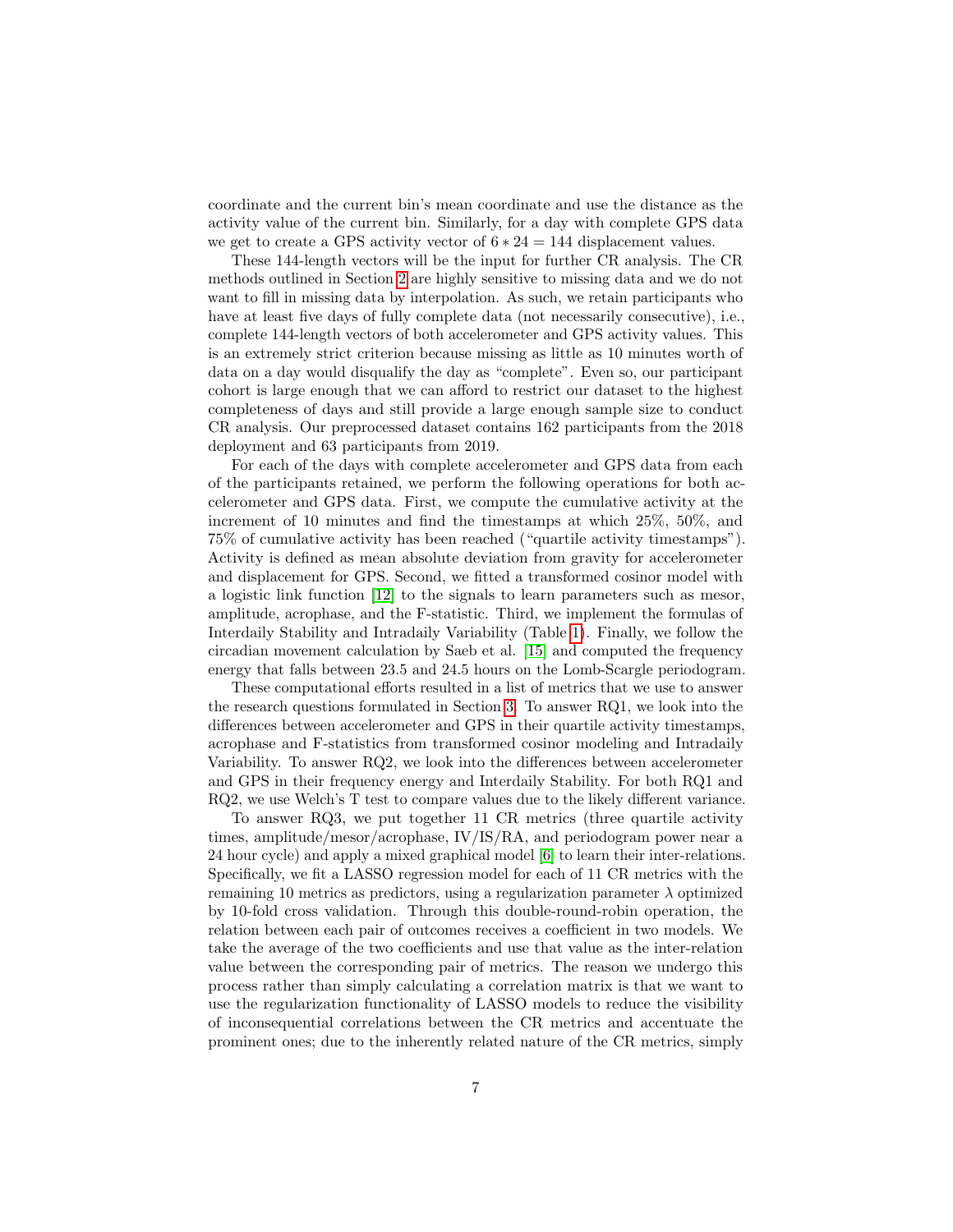<span id="page-7-0"></span>

| Fall 2018    | Accelerometer (deviation) GPS (displacement) |       | p-value       |
|--------------|----------------------------------------------|-------|---------------|
| $25\%$ -time | 10.37                                        | 11.56 | ${<}0.001***$ |
| $50\%$ -time | 14.56                                        | 14.87 | $0.018*$      |
| $75\%$ -time | 18.51                                        | 17.89 | ${<}0.001***$ |
| Acrophase    | 16.22                                        | 16.34 | 0.532         |
| F-statistic  | 24.86                                        | 49.95 | ${<}0.001***$ |
| TV           | 1.39                                         | 1.14  | ${<}0.001***$ |

Table 2: Comparing CR metrics that describe the intradaily temporal distribution of smartphone accelerometer and GPS activity, Fall 2018 participants.

|              | Spring 2019 Accelerometer (deviation) GPS (displacement) |        | p-value       |
|--------------|----------------------------------------------------------|--------|---------------|
| $25\%$ -time | 10.45                                                    | 11.2   | $0.011*$      |
| $50\%$ -time | 14.89                                                    | 14.63  | 0.235         |
| $75\%$ -time | 18.65                                                    | 17.77  | ${<}0.001***$ |
| Acrophase    | 16.7                                                     | 16.25  | 0.187         |
| F-statistic  | 44.84                                                    | 102.86 | ${<}0.001***$ |
| IV           | $1.36\,$                                                 | 0.92   | ${<}0.001***$ |

Table 3: Comparing CR metrics that describe the intradaily temporal distribution of smartphone accelerometer and GPS activity, Spring 2019 participants.

calculating the pairwise correlations will return many significant results.

We repeat all procedures outlined above twice, once for the Fall 2018 group and once for the Spring 2019 group.

## 6 Results

### 6.1 RQ1

Tables [2](#page-7-0) and [3](#page-7-0) show the results of comparing CR metrics that describe the intradaily temporal distribution of smartphone accelerometer and GPS activity, from the Fall 2018 and the Spring 2019 participants respectively. In both participant groups, the 25% activity time is significantly earlier in accelerometer than GPS: the cumulative accelerometer activity reaches the first quartile between 10-11am while the cumulative GPS activity reaches the first quartile between 11am and noon. The 50% or median activity time in accelerometer and GPS are quite similar in both groups, both falling between 2-3pm. Even though in the Fall 2018 group, the median activity time in GPS is significantly later than accelerometer (14.87 > 14.56,  $p=0.018$ ), such significance is not reproduced in the 2019 group. The 75% activity time registers a significant difference between accelerometer and GPS again, with the latter significantly earlier. In both groups, cumulative accelerometer activity reaches 75% of the day between 6-7pm while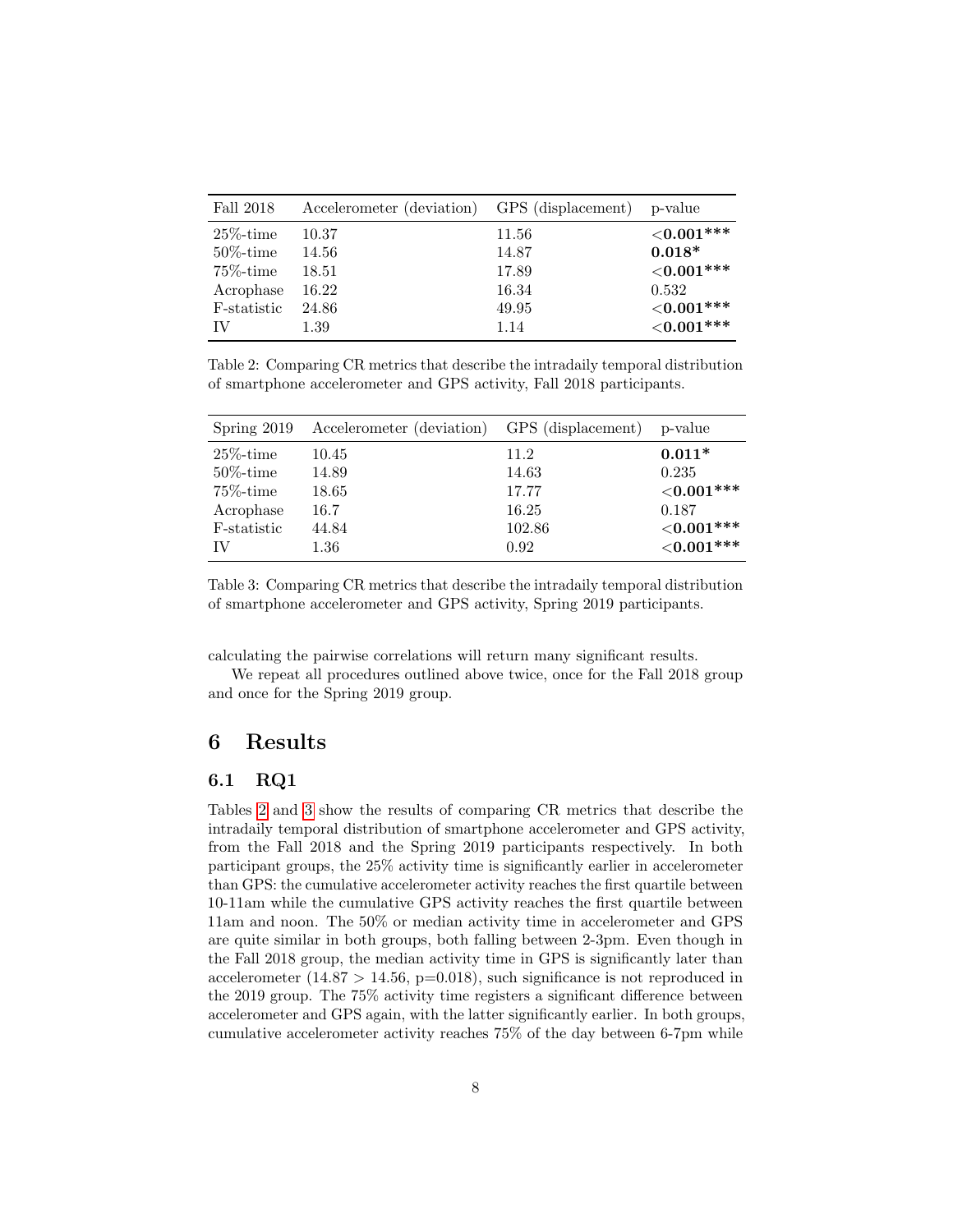<span id="page-8-0"></span>

| Fall 2018                | Accelerometer (deviation) GPS (displacement) p-value |       |                  |
|--------------------------|------------------------------------------------------|-------|------------------|
| $24\pm0.5h$ energy 26.42 | 0.26                                                 | 18.04 | $\leq 0.001$ *** |
| - IS                     |                                                      | 0.09  | $\leq 0.001$ *** |

Table 4: Comparing CR metrics that describe the level of circadian disruption in smartphone accelerometer and GPS activity, Fall 2018 participants.

| Spring 2019        | Accelerometer (deviation) GPS (displacement) p-value |       |                  |
|--------------------|------------------------------------------------------|-------|------------------|
| $24\pm0.5h$ energy | - 32.60                                              | 22.31 | $\leq 0.001$ *** |
| - IS               | 0.22                                                 | 0.04  | ${<}0.001***$    |

Table 5: Comparing CR metrics that describe the level of circadian disruption in smartphone accelerometer and GPS activity, Spring 2019 participants.

GPS activity does so between 5-6pm.

Moving on to the cosinor metrics, we see that the F-statistic is significantly greater for GPS than accelerometer in both groups, indicating that daily GPS activity follows a sinusoidal shape more closely than accelerometer. However, the acrophase, or predicted time of peak activity, shows little and insignificant difference between accelerometer and GPS in both groups. This indicates that the time when mobility behavior peaks and the time when physical activity peaks during a day converge. Note the clear difference between the acrophase time and the 50% activity time in both groups and both sensors: acrophase falls between 4-5pm while 50% activity time falls between 2-3pm. This temporal shift between median cumulative activity and peak activity during a day is tantamount to the difference between median and mode in the statistical context. The later acrophase than the 50% activity time suggests a left skewed daily activity profile in both accelerometer and GPS.

Last but not least, Intradaily Variability is significantly greater in accelerometer than GPS in both groups, indicating that there exists more severe fragmentation, or switching between rest and activity, in accelerometer than GPS. This finding is not surprising because an individual tends to interact with their smartphone in "fragments" – picking it up, using it for a while, then leaving it unattended until the next use – thus contributing to bouts of activity between periods of rest. However, in one's mobility pattern, such fragmentation is subject to the actual number of places the person visits and stays at during the day, which requires more effort and thus less likely to happen frequently.

#### 6.2 RQ2

Tables [4](#page-8-0) and [5](#page-8-0) show the results of comparing the level of circadian disruption in smartphone accelerometer and GPS activity, from the Fall 2018 and the Spring 2019 participants respectively. Both the energy within  $24\pm0.5$  hours on the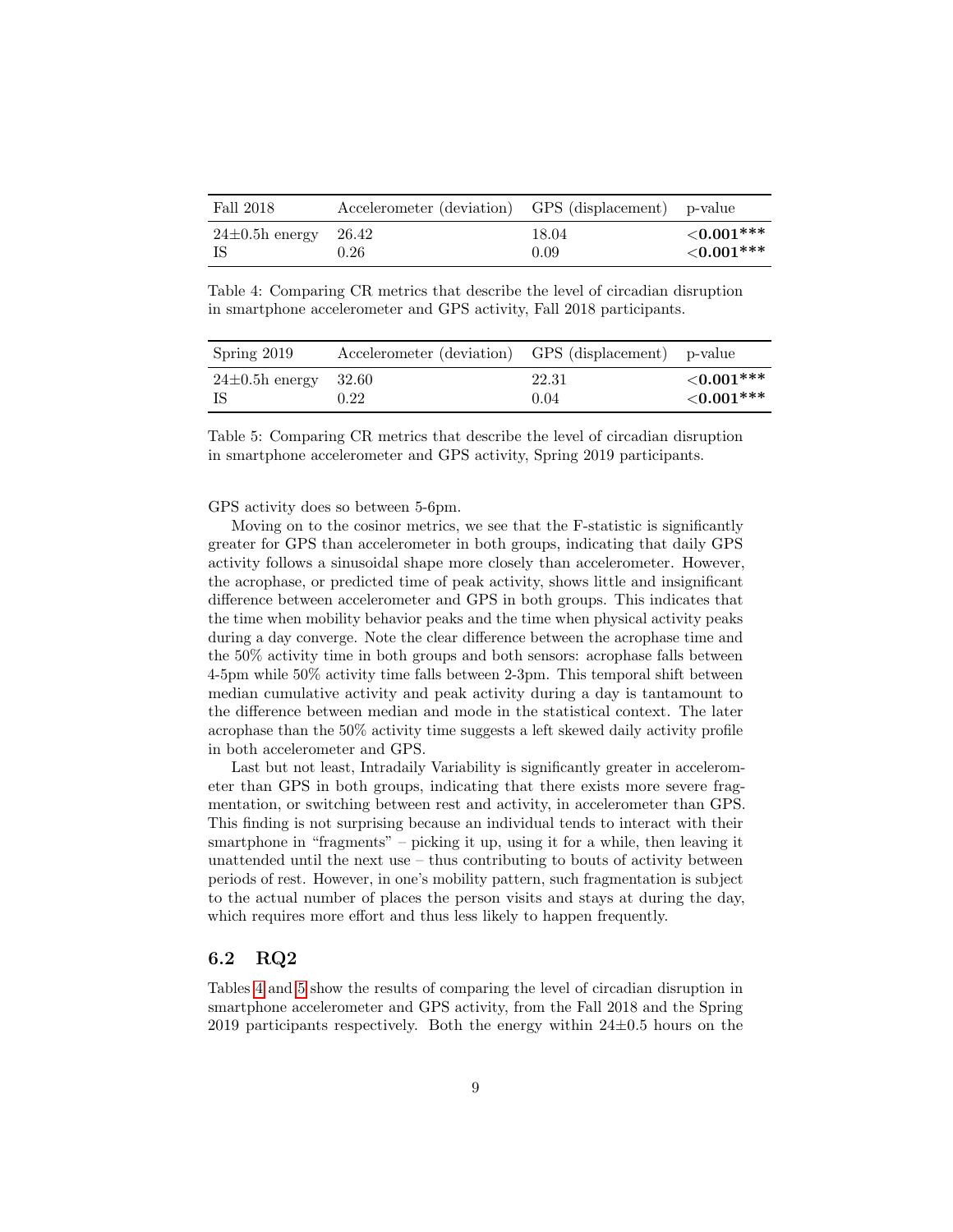Lomb-Scargle periodogram and Interdaily Stability are significantly higher in accelerometer than GPS for both participant groups. This result provides a straightforward answer to RQ2: there is a significantly stronger circadian rhythm, or a lower level of circadian disruption in daily accelerometer activity than GPS. The difference between Interdaily Stability between accelerometer and GPS is direct evidence that our participants followed a more homogeneous schedule of phone use and/or physical activity on different days as opposed to mobility patterns, which could vary greatly on different days depending the daily agenda.

#### 6.3 RQ3

Figure [1](#page-10-0) shows the inter-relations between 11 CR metrics extracted by four types of methods from smartphone accelerometer and GPS data collected from both the 2018 and the 2019 participant groups. Each node represents a CR metric and the edges in-between represent their inter-relations. The edges' color indicates the sign of the pairwise relation (green positive, red negative) and thickness is proportional to the magnitude. Overall, the inter-relations between CR metrics in both accelerometer and GPS are well-replicated between the two participant groups, with the 2019 group seeing slightly fewer inter-relations between the CR metrics in general.

Among the three quartile activity times, 50% activity time is to a large extent explained by 25% and 75% activity times in both accelerometer and GPS, meaning that a person who arrives at median cumulative activity later (or earlier) in the day tends to complete 25% and 75% of sensor activity later (or earlier) as well. A surprising negative link exists between 25% time and 75% time unique to GPS, suggesting that in terms of mobility activity the participants who started their days early tend to be the ones who finished their days late.

Among the cosinor modeling measures, the only relation that stands out is a strongly positive one between mesor (MES) and amplitude (AMP). This is an expected pattern since both mesor and amplitude describe the signal's activity span and are supposed to be codependent. Interestingly, neither acrophase (PHI) nor the F-statistic (FS) is related to mesor or amplitude. This means that the time when accelerometer and GPS activity reach a peak and how closely the cosinor model fits activity data are both independent of how large the peak is.

The inter-relations between the three non-parametric CR metrics (IV, IS, RA) seem very weak in both accelerometer and GPS, except for a strong, positive association between IV and IS evident only in GPS. Also unique to GPS is a strong negative relation between IV and E24, the energy of frequency that falls between 23.5 and 24.5 hours on the Lomb-Scargle periodogram, of which we see none in accelerometer. This indicates that participants who have higher Intradaily Variability in mobility tend to have more disrupted CR in mobility across days.

Lastly, there exists a consistent positive relation between E24 and the Fstatistics from cosinor modeling in both accelerometer and GPS, with that in accelerometer even stronger. This relation is evidence that better fit with the cosinor model translates to stronger rhythmicity with a 24-hour cycle.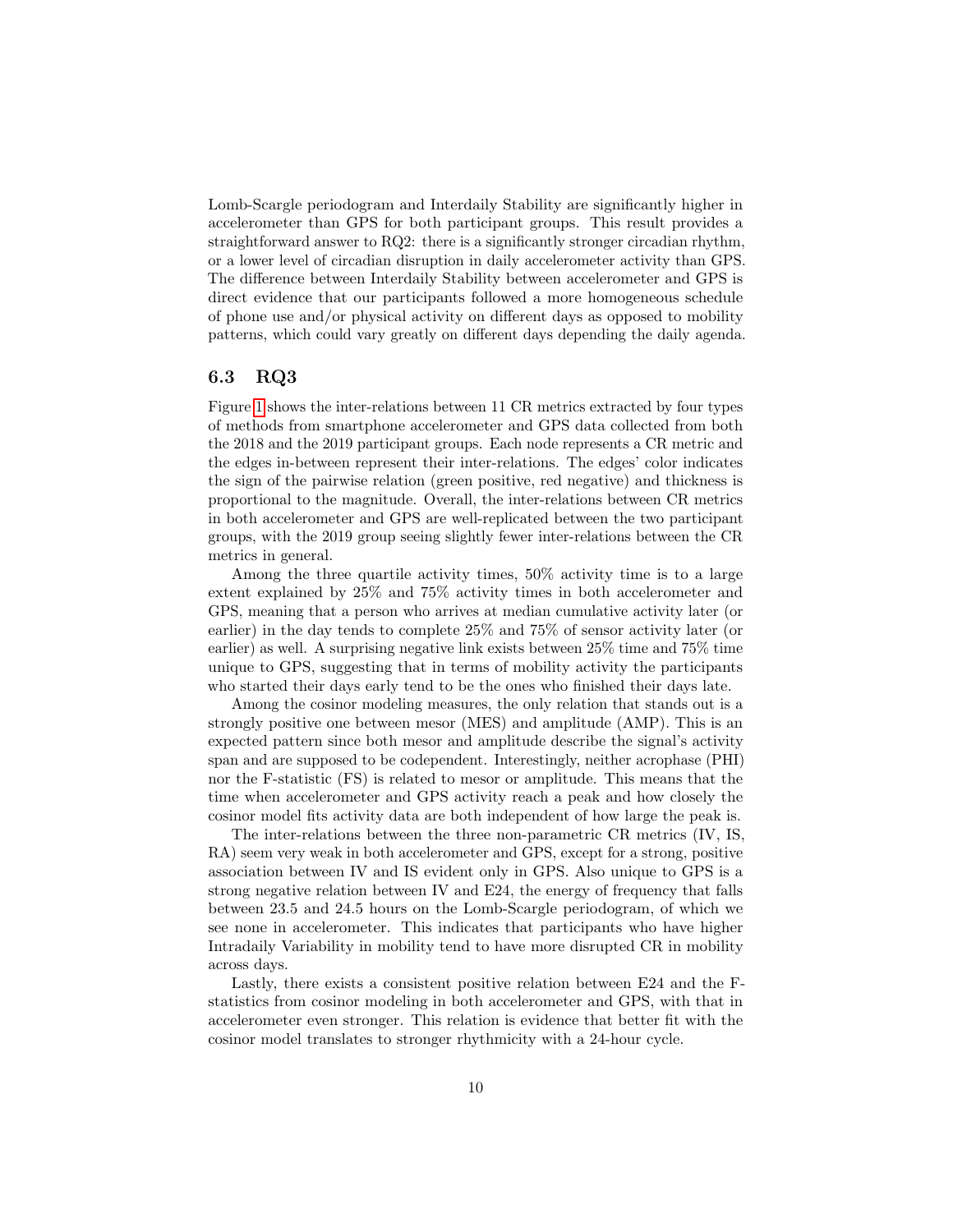<span id="page-10-0"></span>

Figure 1: Inter-relations of CR metrics from smartphone accelerometer and GPS activity (see Section [5](#page-5-0) for details). Each node represents a CR metric and edges represent relations between metrics. Color and weight of the edges indicate the direction (green: positive; red: negative) and magnitude of the pairwise relation. The blue part in the ring surrounding each node indicates the proportion of variance explained by other metrics. T25/T50/T75: time of 25%/50%/75% cumulative activity; AMP/PHI/MES/FS: amplitude, acrophase, mesor, and F-statistics from the transformed cosinor modeling; IV/IS/RA: Intradaily Variability, Interdaily Stability, and Relative Amplitude from the non-parametric methods; E24: energy of frequency that falls within  $24\pm0.5$ hours on the Lomb-Scargle periodogram.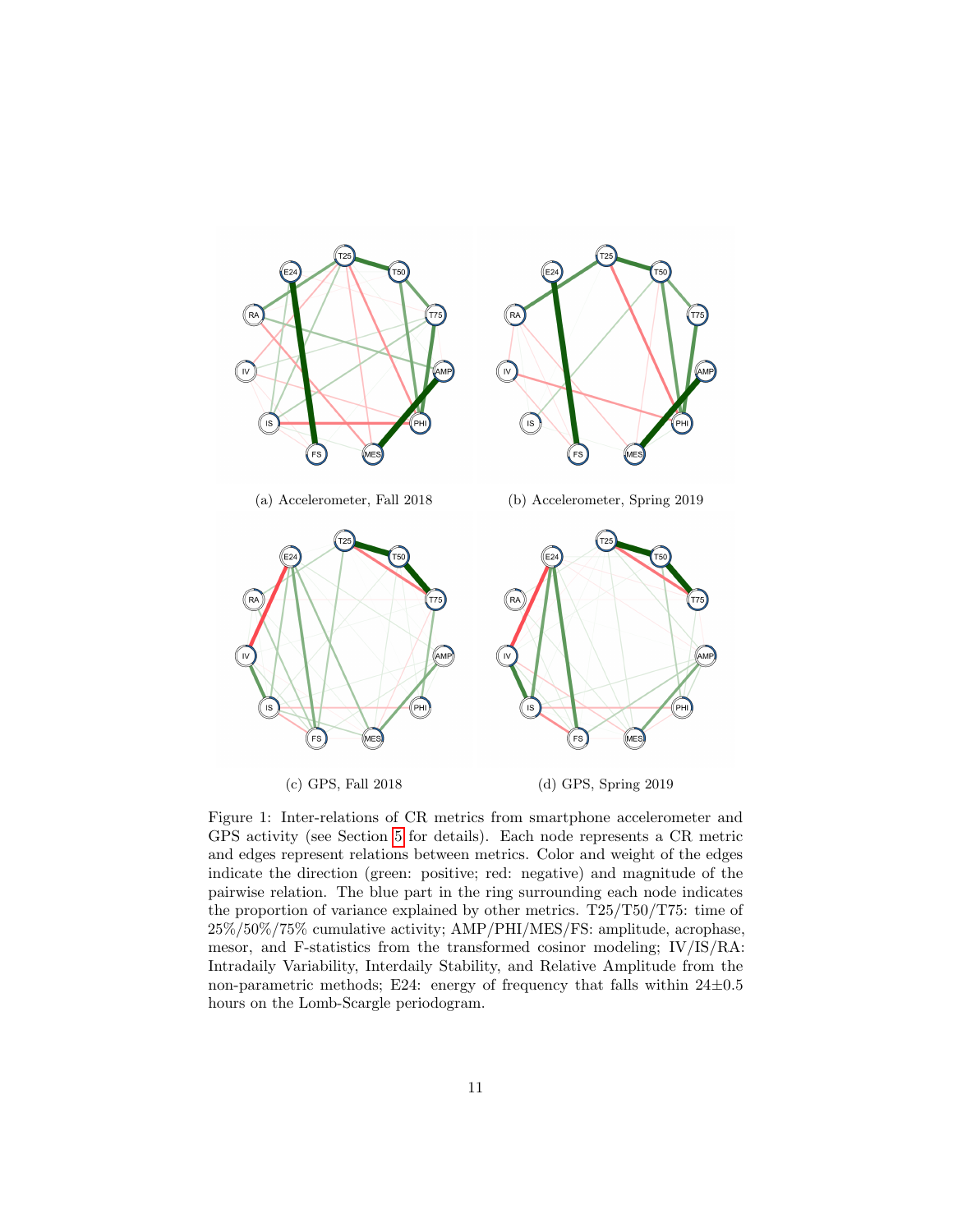## 7 Discussion

The relationship between the daily behavioral aspects captured by smartphone accelerometer and GPS is worth noting. Straightforwardly, the GPS sensor detects changes in geographic location, therefore captures the user's place visits and mobility patterns. However, we recognize at least three types of behavior that can lead to increased accelerometer signal activity (or greater deviation from gravity baseline): (1) interacting with the phone such as making phone calls and using mobile apps; (2) performing physical activities with phone carried on person while staying at the same place, such as cooking at home or walking around in an office, and; (3) traveling between places with phone carried on person, which is also reflected in GPS signals. In this sense, accelerometer captures a wider range of daily behavior than GPS.

## 8 Conclusion

In this study, we used smartphone tracking data from 225 college student participants with at least five full days of complete data to investigate interrelations between circadian patterns extracted from accelerometer and GPS sensors. We used four analytical approaches, namely survey construct automation, transformed cosinor modeling, non-parametric methods, and Fourier analysis, to characterize circadian rhythm using both data types. We conceptually categorized CR metrics into three categories, namely temporal distribution, activity span, and circadian disruption. We asked three research questions: RQ1 and RQ2 compared CR metrics of the temporal distribution category and the circadian disruption category between smartphone accelerometer and GPS activity, whereas RQ3 examined the inter-relations between different CR metrics within the same sensor.

We found that, compared to GPS signals, the intradaily distribution of smartphone accelerometer activity follows a pattern that starts earlier in the day; winds down later; reaches half cumulative activity about the same time, which is about two hours earlier than when it reaches maximum activity; conforms less to a sinusoidal wave; and exhibits more intradaily fragmentation. Moreover, GPS activity exhibited a stronger circadian rhythm and interdaily stability than accelerometer, revealing differences in the daily behavioral aspects that manifest in the two sensor signals. Finally, the inter-relations between different CR metrics have their respective peculiarities in accelerometer and GPS activity. A notable one is the negative relation between intradaily variability and circadian rhythm strength, which is present in GPS but not in accelerometer.

Our explorations reported in this paper demonstrated the reactivity of passive circadian monitoring and computation to mobile sensor choices (thus daily behavioral aspects) and offered empirical evidence for the inter-relations between a comprehensive set of different circadian rhythm measures.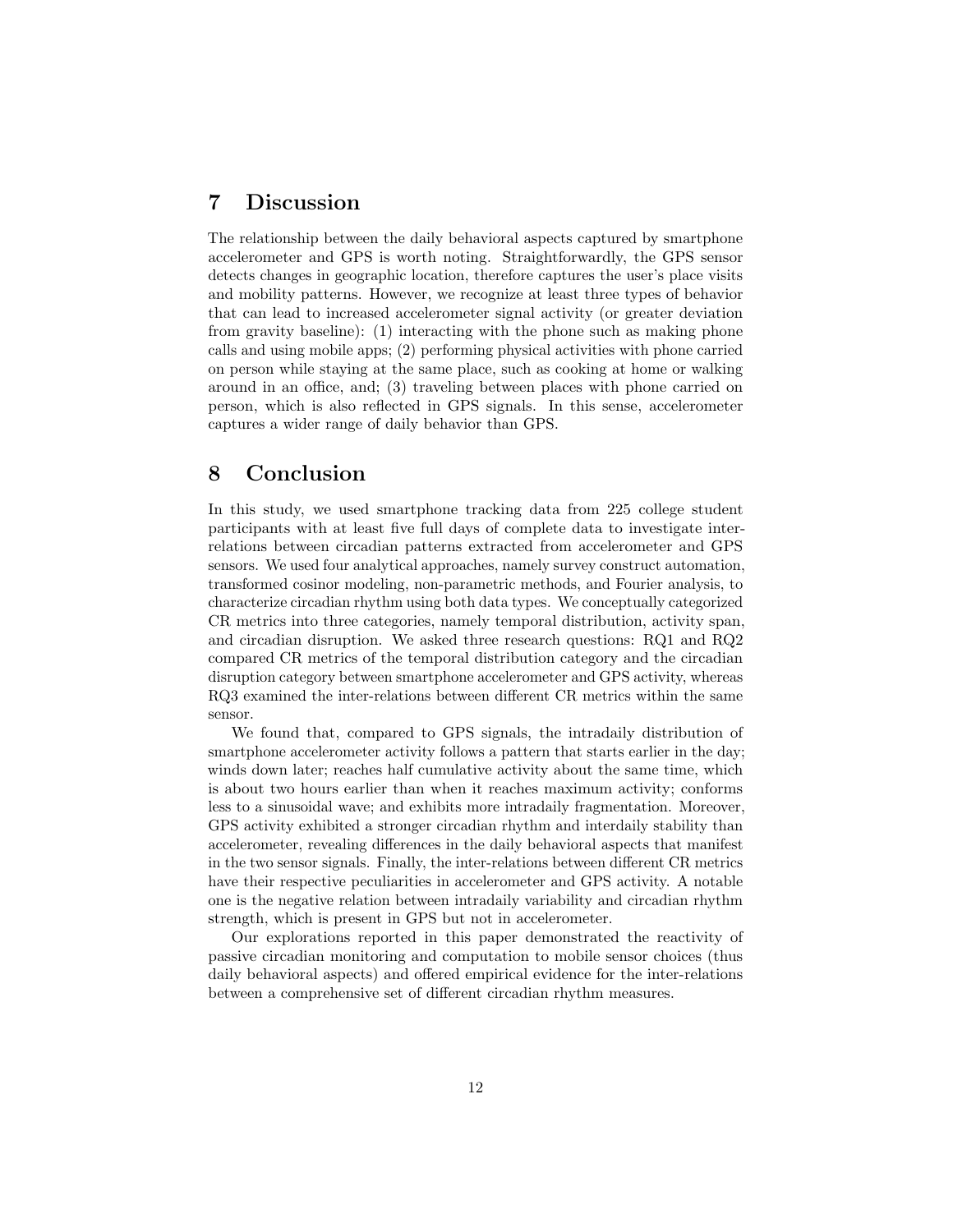## Funding

This work was supported by Whole Communities—Whole Health, a research grand challenge at the University of Texas at Austin.

## References

- <span id="page-12-4"></span>[1] Saeed Abdullah, Mark Matthews, Ellen Frank, Gavin Doherty, Geri Gay, and Tanzeem Choudhury. Automatic detection of social rhythms in bipolar disorder. Journal of the American Medical Informatics Association, 23(3):538–543, 2016.
- <span id="page-12-2"></span>[2] Christine Blume, Nayantara Santhi, and Manuel Schabus. 'nparact'package for r: A free software tool for the non-parametric analysis of actigraphy data. MethodsX, 3:430–435, 2016.
- <span id="page-12-5"></span>[3] Luca Canzian and Mirco Musolesi. Trajectories of depression: unobtrusive monitoring of depressive states by means of smartphone mobility traces analysis. In Proceedings of the 2015 ACM international joint conference on pervasive and ubiquitous computing, pages 1293–1304, 2015.
- <span id="page-12-3"></span>[4] Chul-Hyun Cho, Taek Lee, Min-Gwan Kim, Hoh Peter In, Leen Kim, and Heon-Jeong Lee. Mood prediction of patients with mood disorders by machine learning using passive digital phenotypes based on the circadian rhythm: prospective observational cohort study. Journal of medical Internet research, 21(4):e11029, 2019.
- <span id="page-12-1"></span>[5] Franz Halberg. Chronobiology. Annual review of physiology, 31(1):675–726, 1969.
- <span id="page-12-8"></span>[6] Jonas MB Haslbeck and Lourens J Waldorp. mgm: Estimating time-varying mixed graphical models in high-dimensional data. Journal of Statistical Software, 93(8), 2020.
- <span id="page-12-0"></span> $[7]$  Jim A Horne and Olov Östberg. A self-assessment questionnaire to determine morningness-eveningness in human circadian rhythms. International journal of chronobiology, 1976.
- <span id="page-12-7"></span>[8] Qi Huang, Dwayne Cohen, Sandra Komarzynski, Xiao-Mei Li, Pasquale Innominato, Francis Lévi, and Bärbel Finkenstädt. Hidden markov models for monitoring circadian rhythmicity in telemetric activity data. Journal of The Royal Society Interface, 15(139):20170885, 2018.
- <span id="page-12-6"></span>[9] Jeremy F Huckins, Alex W DaSilva, Rui Wang, Weichen Wang, Elin L Hedlund, Eilis I Murphy, Richard B Lopez, Courtney Rogers, Paul E Holtzheimer, William M Kelley, et al. Fusing mobile phone sensing and brain imaging to assess depression in college students. Frontiers in neuroscience, 13:248, 2019.